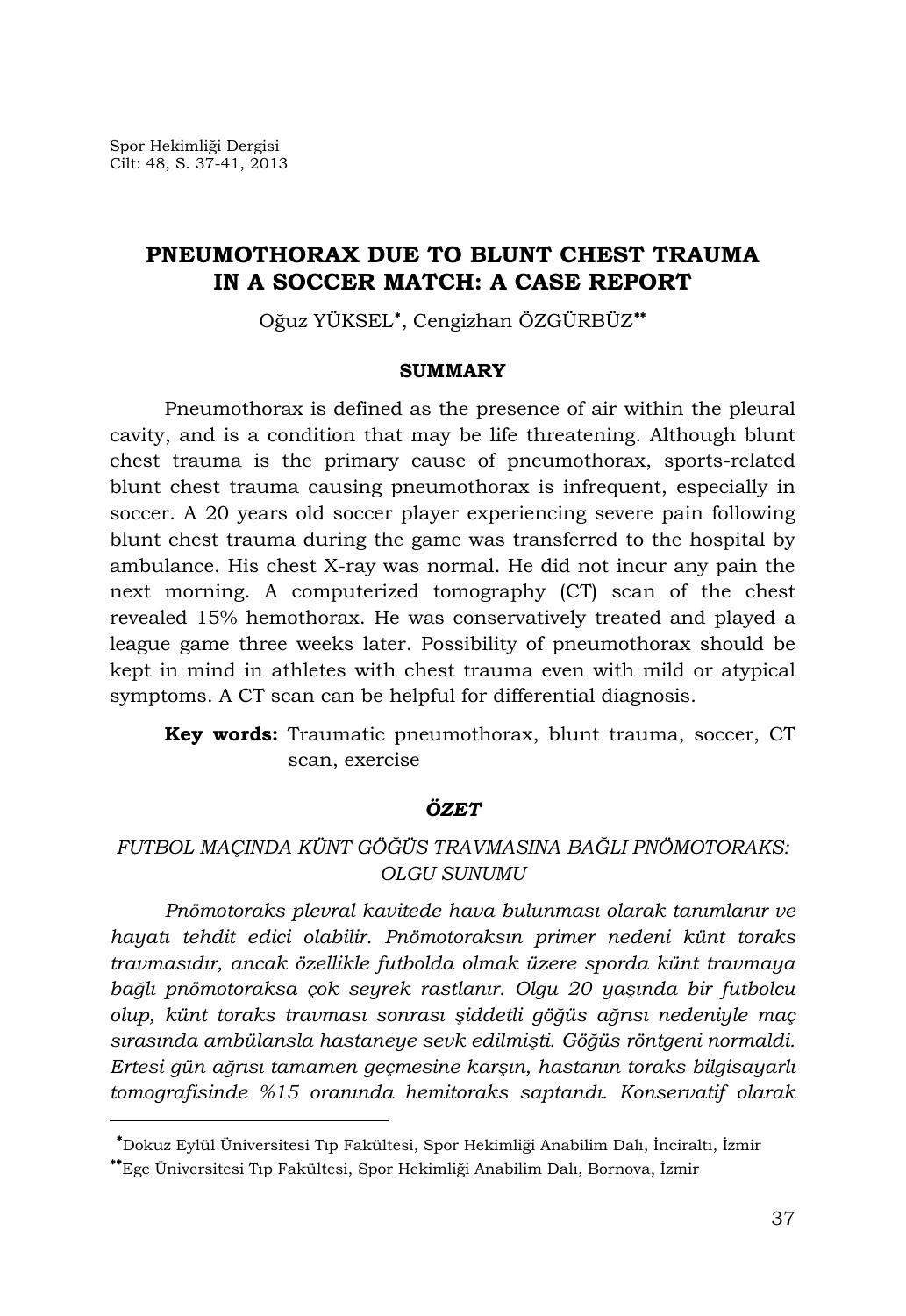*tedavi edilen sporcu üç hafta sonra bir lig maçında oynadı. Künt göğüs travması sonrası hafif ya da atipik semptomları bulunan sporcularda pnömotoraks olasılığı akılda tutulmalıdır. Ayırıcı tanıda bilgisayarlı tomografi yardımcı nitelikte olabilir.* 

*Anahtar sözcükler: Travmatik pnömotoraks, künt travma, futbol, bilgisayarlı tomografi, egzersiz* 

### **INTRODUCTION**

Pneumothorax, defined as presence of air within the pleural cavity can occur spontaneously or following trauma. It is theorized that spontaneous pneumothorax results from the rupture of subpleural blebs or bullae. It may be caused by an underlying lung disease and then is called secondary spontaneous pneumothorax. In the absence of known lung disease, it is called primary spontaneous pneumothorax (10). Traumatic pneumothorax can occur either with penetrating or blunt trauma. Blunt trauma can cause pneumothorax by direct impact or lacerating the lung by fracturing a rib.

Pneumothorax following blunt chest trauma is not common in sports (4). Cases reported in the literature mainly include athletes participating in sports activities such as ice hockey, snowboarding, skiing, cycling and football (4,6,7). It is rarely reported in soccer (9). This case report is about pneumothorax due to blunt trauma that occurred during a soccer game.

### **CASE PRESENTATION**

A 20 years old Turkish first league professional soccer player received a blunt chest trauma at the 45<sup>th</sup> minute of a league game just before the half-time whistle. His major complaint was right-sided anterior chest pain. The pain was increasing with inspiration. Dressing room examination revealed tenderness over the right  $5<sup>th</sup>$  and  $6<sup>th</sup>$  costae and costosternal joints. There was no deformity, crepitation or swelling in the area. Breath sounds were found to be bilaterally equal upon auscultation. His pain decreased following 10 min of rest. He stated that he would be able to resume playing in the second half. The pain was considered of musculoskeletal origin, and so he was allowed to return to play. As he proceeded, the player stopped with severe chest pain after the very first sprint. He was then immediately transferred to the hospital by ambulance.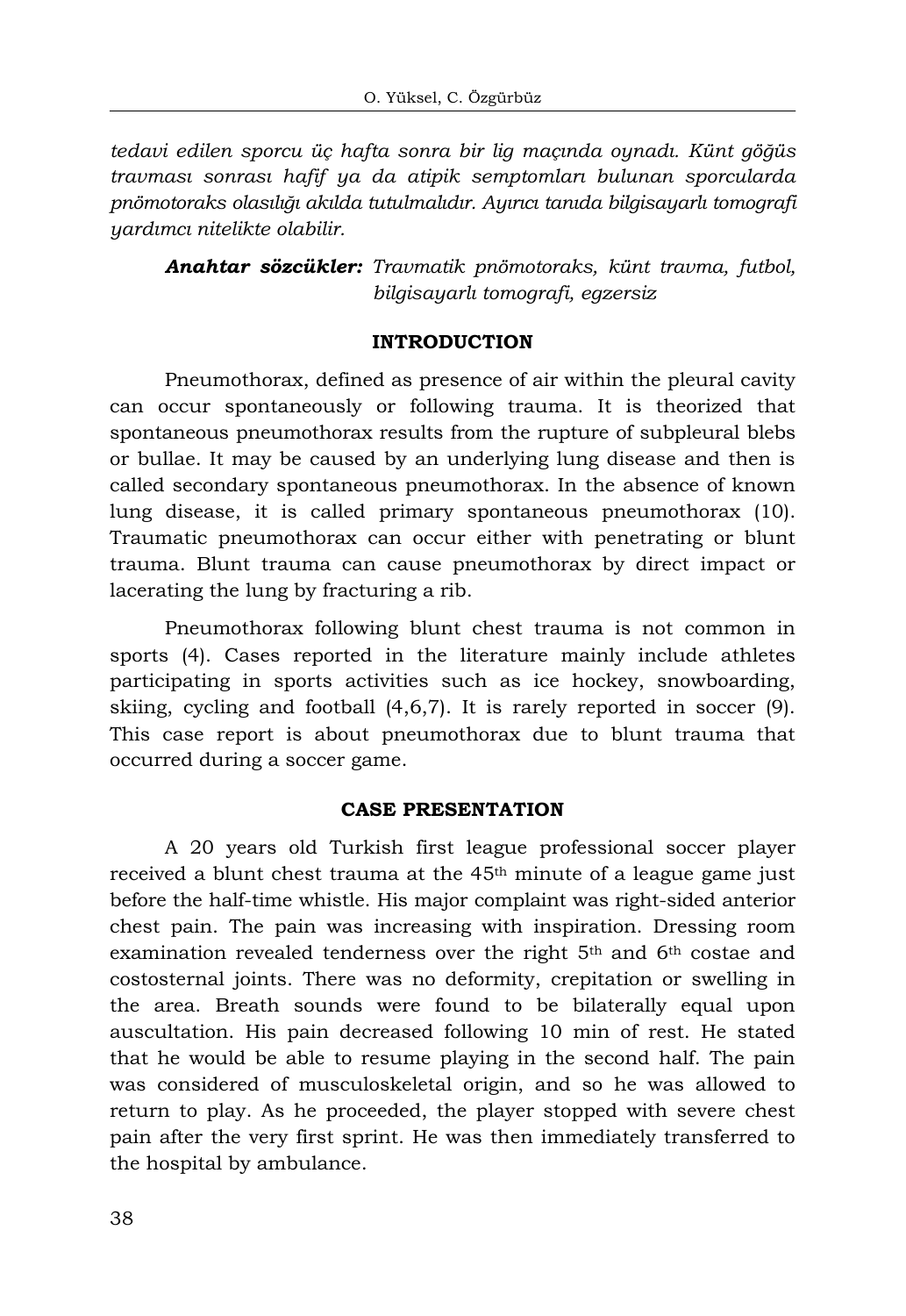Chest radiography (Figure 1) and electrocardiography were obtained at the hospital. Both were found to be normal. The patient did not complain of any pain the next morning. His blood pressure was 109/72 mm Hg, pulse rate 66 bpm and respiration rate 14 breaths per minute. There was no tenderness over the costae and costosternal joints. Computed tomography (CT) scan of the chest was ordered for further investigation. Upon inspection, the CT scan revealed a pneumothorax encompassing approximately 15% of the right hemithorax (Figure 2).



**Fig. 1.** Chest X-ray of the soccer player



Fig. 2. Chest CT scan of the soccer player displaying pneumothorax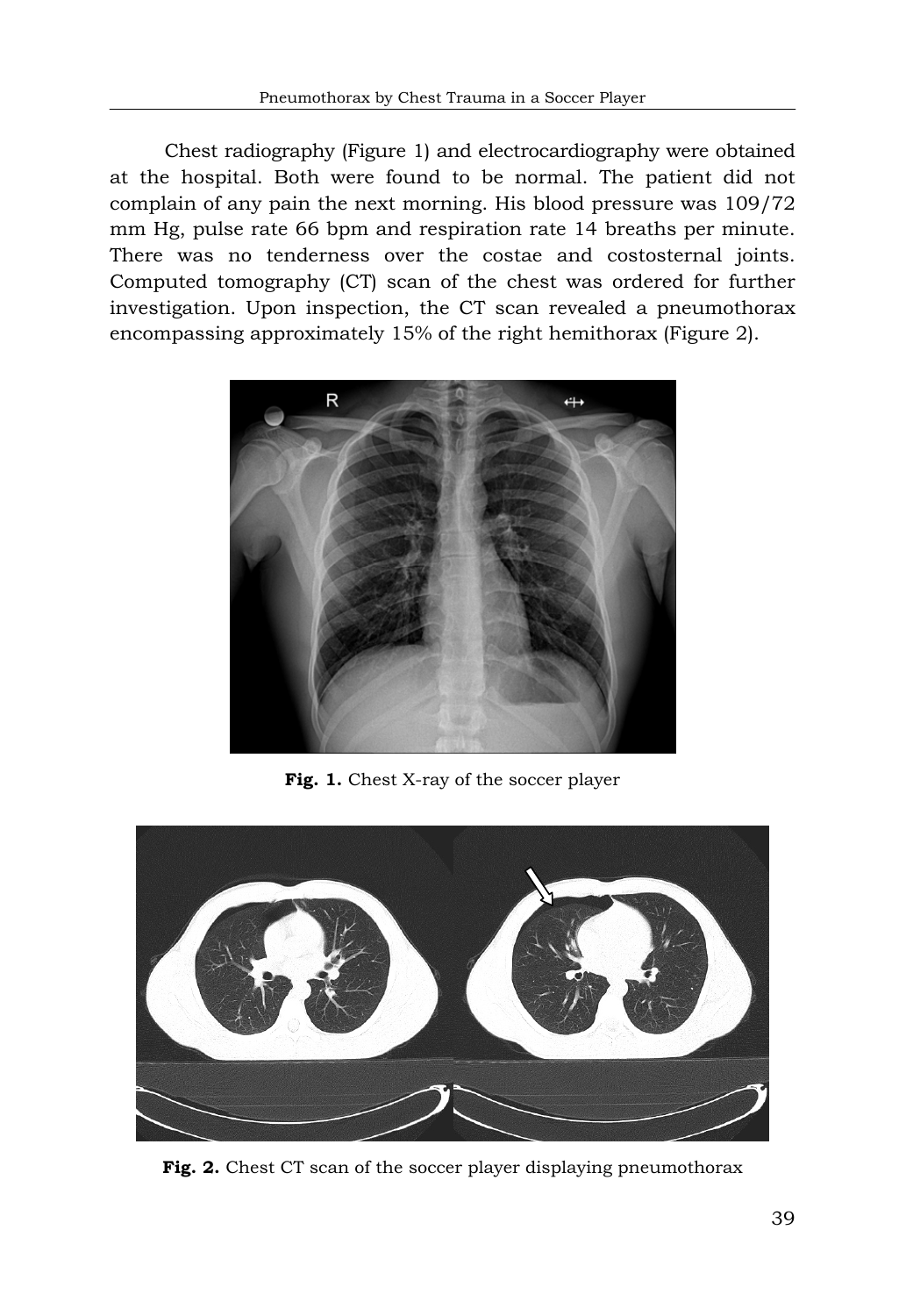As the rate of pneumothorax was less than 20% in the case, conse rvative treatment was chosen, which consisted of hospitalization, bed rest, and oxygen administration. Radiographic evaluation revealed complete resolution of the air space on the fifth day. The patient started jogging a week after the injury. Running speed was increased gradually. At the 15th day of the injury, the player resumed training with the team. He missed two games and played a league game three weeks following the injury. No recurrence was present in the two year follow-up period.

#### **DISCUSSION**

Sports-related pneumothorax is not common  $(7,12)$ . There are rare case r eports of spontaneous pneumothorax related to jogging, running, tennis, golf, cycling, wrestling, weight lifting and rowing (4,8). Although blunt chest trauma is the primary cause of pneumothorax (11), sportsrelated blunt chest trauma causing pneumothorax is infrequent. Martial arts, cycling, skiing, snowboarding and equestrian sports are the most reported sport disciplines related to traumatic pneumothorax (4). Reports of traumatic pneumothorax occurring in soccer are very rare (9).

Main symptoms of pneumothorax are chest pain and dyspnea. Physi cal findings are tachycardia, tachypnea and diminished breath sounds. The present case had severe chest pain with trauma, and the pain increased upon physical exertion. Although he had pneumothorax, he had no symptoms a few hours later, and his physical findings were normal. Radiographic evaluation was also normal, but the clinical aspect changed so rapidly that a CT scan was ordered upon suspicion. In fact, the scan revealed 15% pneumothorax. The case confirmed previous case reports' conclusions that pneumothorax in athletes may present with atypical complaints and physical findings (7,12).

In soccer leagues, as in many high level team sports, about half of the ga mes are played out of town, and players return back to their homes mostly by flight. Air travel is an absolute contraindication in pneumothorax, which may progress to tension pneumothorax (1). In athletes with blunt chest trauma, with an immediate flight, a CT scan can be performed to eliminate pneumothorax. The present case did not have a scheduled flight, so chest radiography was thought to be sufficient till the atypical and rapidly changing clinical aspect became evident.

It is also important to consider spontaneous pneumomediastinum in you ng individuals complaining of sudden chest pain without evidence of pneumothorax in chest X-ray (5). When chest radiography is